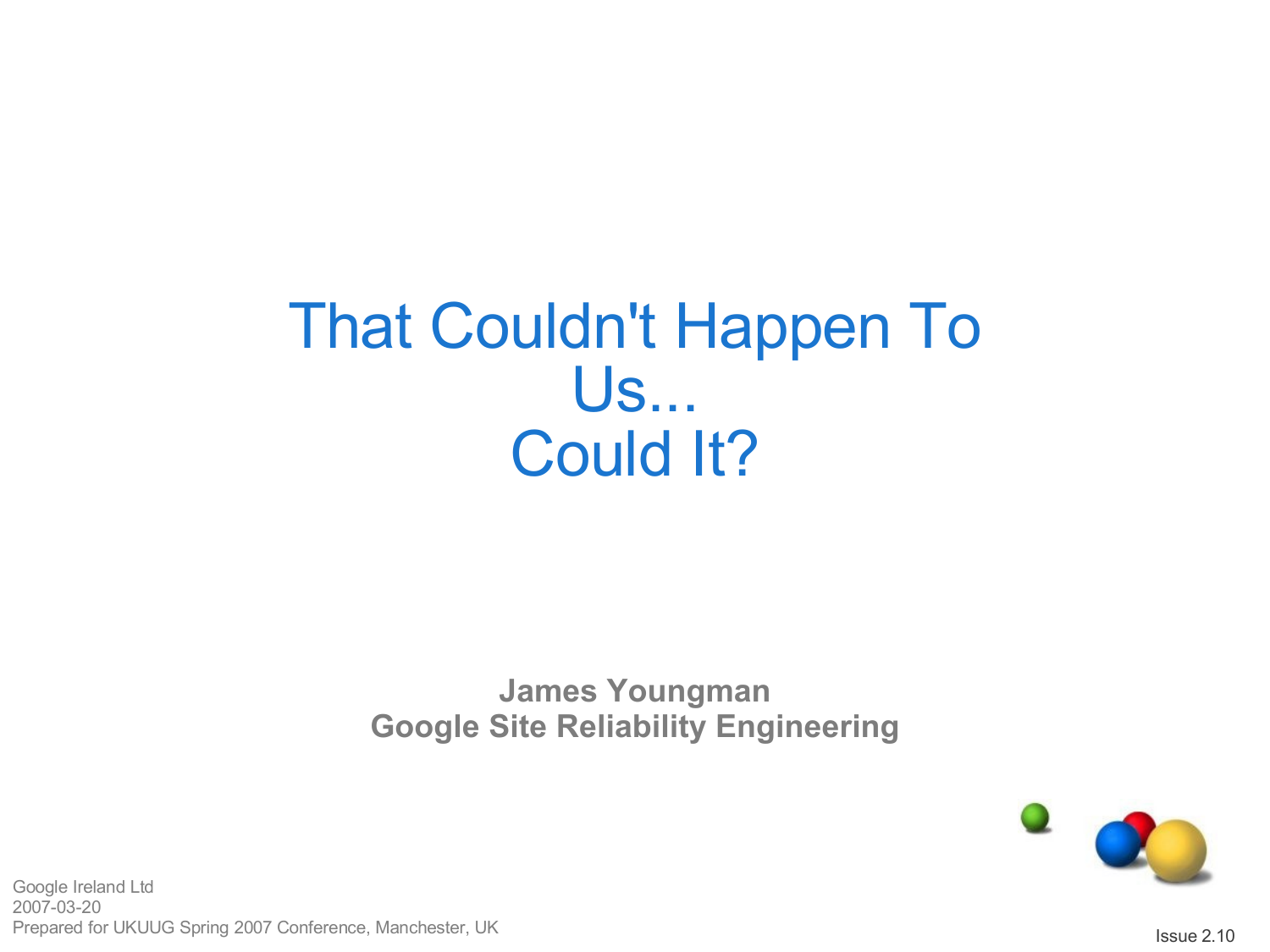# **Disclaimer**

DISCLAIMER: Nothing herein is warranted or guaranteed. This product is meant for educational purposes only. Any resemblance to real persons living or dead is purely coincidental. This page is netfake enhanced. Void where prohibited. Some assembly required. List each check separately by bank number. Batteries not included. Contents may settle during shipment. Use only as directed. No other warranty expressed or implied. Do not use while operating a motor vehicle or heavy equipment. Do not look into laser with remaining eye. Postage will be paid by addressee. Subject to CAB approval. This is not an offer to sell securities. Apply only to affected area. No postage necessary if mailed in the United States. Please remain seated until the ride has come to a complete stop. Breaking seal constitutes acceptance of agreement. For off-road use only. As seen on TV. One size fits all. Many suitcases look alike. Contains a substantial amount of non-tobacco ingredients. Colors may fade. We have sent the forms which seem right for you. I did not write the software I am talking about. Slippery when wet. For office use only. Not affiliated with the American Red Cross. Drop in any mailbox. Edited for television. Keep cool; process promptly. Post office will not deliver without postage. List was current at time of printing. Return to sender, no forwarding order on file, unable to forward. Not responsible for direct, incidental or consequential damages resulting from any defect, error or failure to perform. At participating locations only. Not the Beatles. Penalty for private use. See label for sequence. Substantial penalty for early withdrawal. Do not write below this line. Falling rock. Lost ticket pays maximum rate. Your canceled check is your receipt. Add toner. Place stamp here. Avoid contact with skin. Sanitized for your protection. Be sure each item is properly endorsed. Sign here without admitting quilt. Slightly higher west of the Mississippi. You must be present to win. No passes accepted for this engagement. No purchase necessary. Processed at location stamped in code at top of carton. Shading within a garment may occur. Use only in a well-ventilated are. Keep away from fire or flames. Replace with same type. Approved for veterans. Booths for two or more. Check here if tax deductible. Some equipment shown is optional. Price does not include taxes. No Canadian coins. Not recommended for children. . List at least two alternate dates. First pull up, then pull down. Call toll free number before digging. Driver does not carry cash. Some of the trademarks mentioned in this product appear for identification purposes only. Objects in mirror may be closer than they appear. Record additional transactions on back of previous stub. Unix is a registered trademark of AT&T. Do not fold, spindle or mutilate. No transfers issued until the bus comes to a complete stop. Package sold by weight, not volume. Your mileage may vary. for any utility. Provided as is, with no express or implied warranty, except that provided by the law. If you don't like all this, parents can exercise your discretion. Simulated Picture. Photograph enlarged to show texture. These are performed by professionals. Do not try this at home. Not a toy, keep far away from children. If you are a child, ask your parents to keep you away from this .. and yes .. either parent will do, there no need to get both to do it, so yo have no excuse for using this as a toy. Not a spermicide. No user serviceable parts inside. Conforms to FCC part B specifications for Spurious emissions. Fasten seat belts. Its not a good idea, its the law. Recycle and save the world. This mail written entirely with recycled electricity, 100%post-consumer, with vegetable inks. I can't say how many machines we have. Void when printed on any printer. Whatever is not yet degraded is Bio-degradable. 99%cholesterol free. with 70%less fat than Land-o-lakes. You can't believe its not butter .. you don't have to. Non refundable, non transferable. The first washable waterproof mascara. The surgeon general has determined lots of things. This is not a joke .. if it was, you'd be laughing. This message may not be copied in any form of cover other than that originally sent in, and without such a condition being imposed on the subsequent copier. Including all color copiers too ... and remember, I did tell you that one of the guarantees above gets void when you print or fax. Not responsible for clothes left behind. Clothes left in dryer ma be removed by next customer. Clothes right in the dryer may not be. Do not put clothes soaked in gasoline in the dryer. Gone for Lunch. No admission without permission. Good for your skin .. tested in a Swiss lab. No added salt or sugar. 0%sodium (acc. to the FDA, 0%sodium if less than so much sodium) .. uses potassium and radium instead. Void where prohibited. Offer expires tomorrow. This program was recorded live and edited for brevity. As seen on TV. Real Psychic - Don't sue, I'd know first. We don't care. Real bagel. real bagels are made fresh by hand. Machine made - untouched by hand. No preservatives. No artificial ingredients. All natural. the synthetic vanilla has been made from naturally occurring coal, methane, and organic compounds. Freshly reconstituted from concentrate. This unit not tagged for individual sale. Are you reading at all? This tag not to be removed under perjury of the law. Murder scene - Do not cross this line. Wheelchair accessible. Politically correct. This perm is guaranteed for life. For the life of the perm. Sale of cigarettes to persons below 18 prohibited, so if you are 18 don't push that special button that is low down and within your reach. We had to put it there to make this unattended vending machine wheelchair accessible, to comply with ADA. Offer not valid with any other offer. No expiry date. Coupon valid until actually presented. No more timeshare presentations. You aren't required to like my talk. Don't ask, don't tell, don't pursue. Mandatory 5 day waiting period - waived for cash. Needles and rubbers perhaps, but Bullets will not be distributed in schools. If verbal consent is not obtained in triplicate, it is date rape. Asking permission constitutes harassment. Between teacher and the taught is unethical and the board distances itself from the statements of the President. Contains some violent scenes. UL certified. Guarantee void if bar code removed. Stop - by opening this you are agreeing to everything. Valid only in continental US - not valid in Alaska, Puerto Rico Hawaii or Canada. Contains cryptographic code. Do not ftp outside the US. All responsibility that of the ftp-er. Do not recharge or swallow. Liability limited to replacement. Void if mixed with other types. This has been written entirely in ASCII. No EBCDIC or animal fat. Coconut Cookies - Two for the price of one Special - No tropical oils. Information on cholesterol is provide for those who are modifying their dietary intake under the advice of their doctor. Perky perky ... why did you read it? Actually none of this was designed to be read. It was mean to be read of course, don't mistake me. Only not designed to be read. Or rather designed to be not read. Directions: Use as desired. All wrongs re-served. All flames to /dev/null. No shirts no shoes no service. Affirmative Action/ Equal Opportunity. Specifications subject to change without notice.

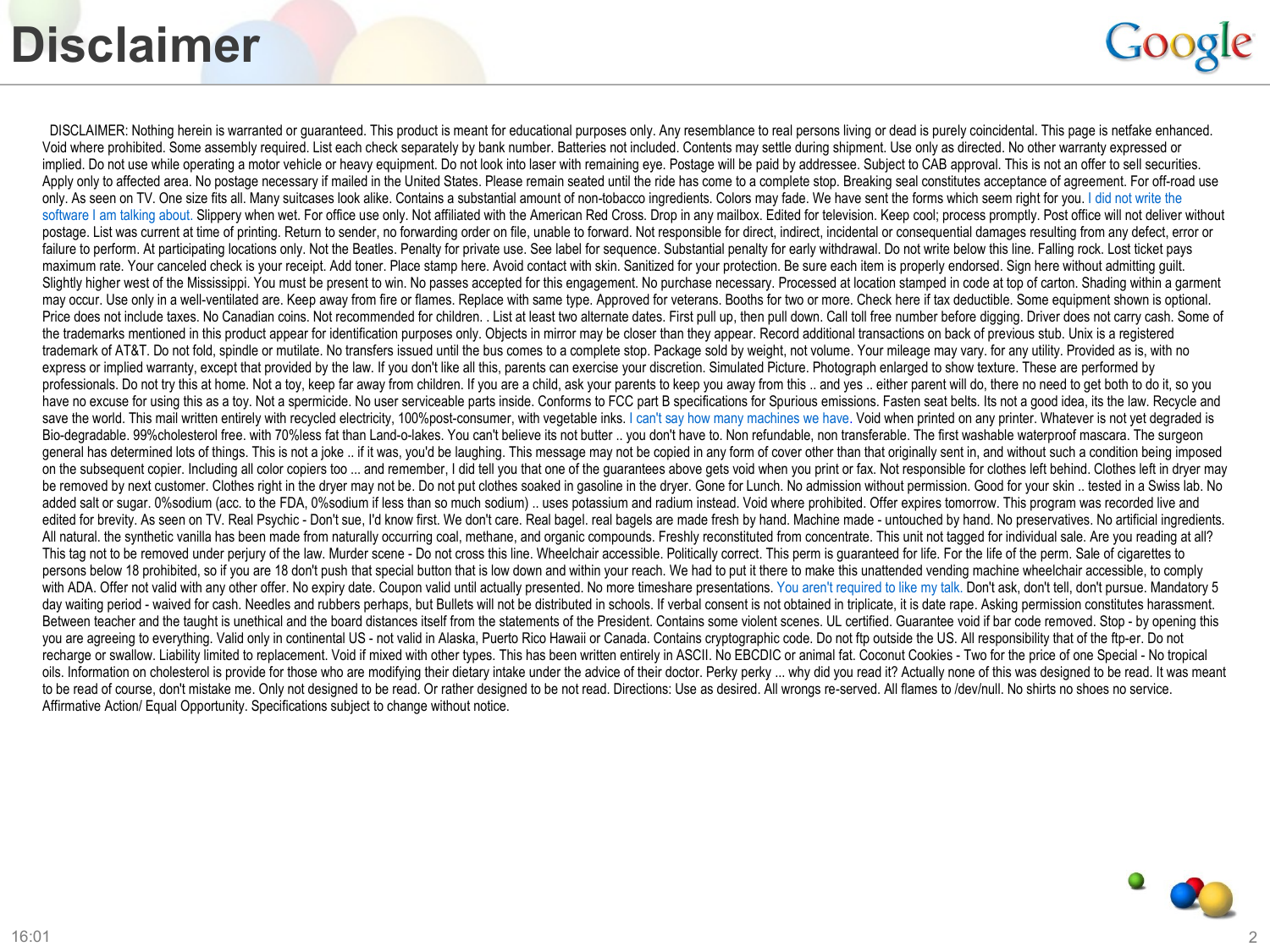## **Keep the site up**

- Whatever it takes
- Site unavailable? Our problem, whatever the reason

# **Work at a Large Scale**

- Many services
- Lots of data
- Many machines
- But not so many people (machines:admins > 4000:1)

#### **Balance competing demands**

- Improve availability and reachability
- Enhance functionality
- Improve efficiency
- Take on new services (post-launch)

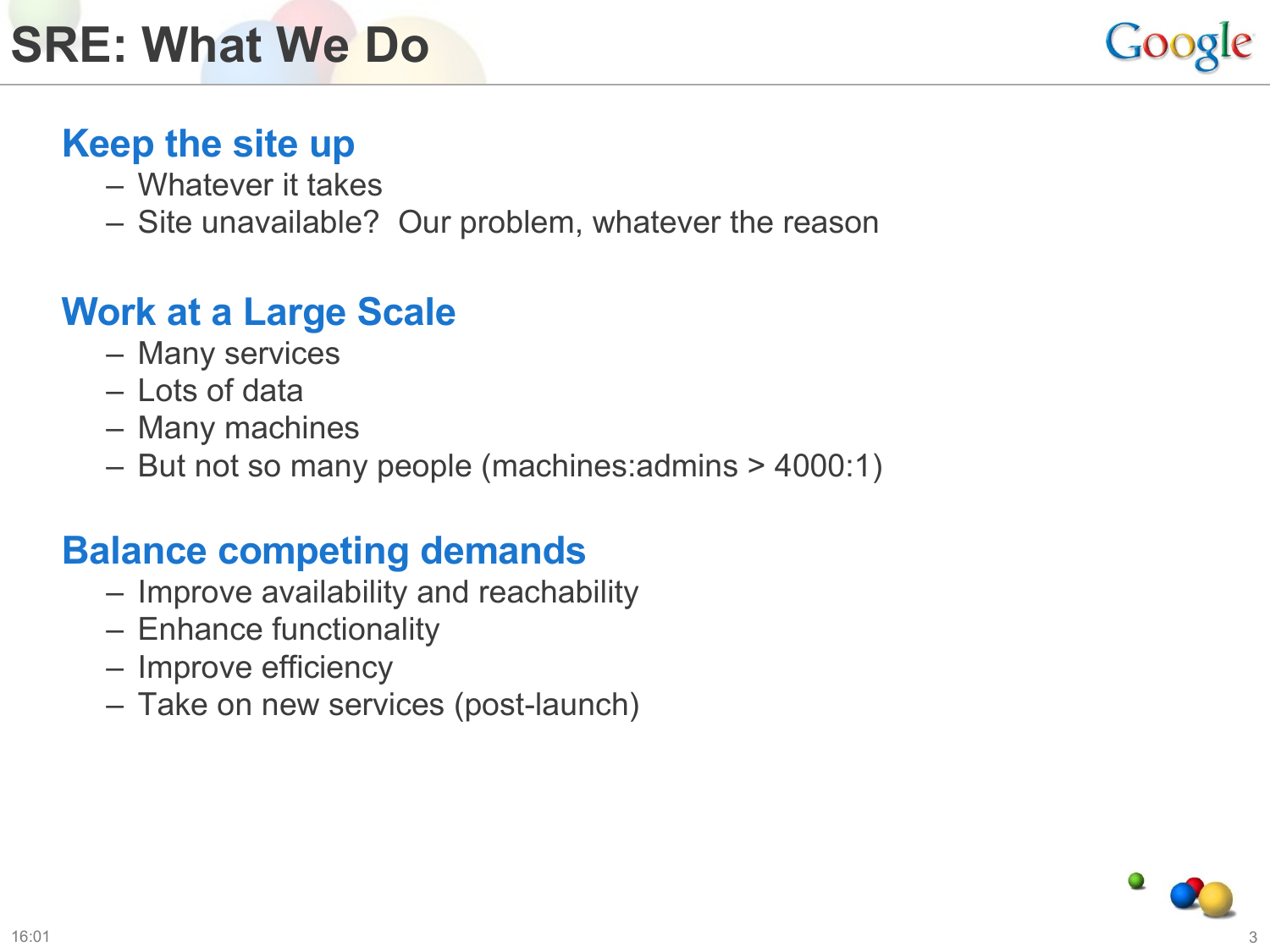# **How to manage all that stuff?**

## **Have a machine naming convention**

- Not enough dwarves
- Or planets
- Or elements
- Star names are difficult to spell

# **Use a database to store information about machines.**

- Hardware configuration
- Software configuration
- Repair history

#### **Automate more, do less.**

– Writing scripts is more fun than editing /etc/fstab

# **Make the computers do the boring stuff**





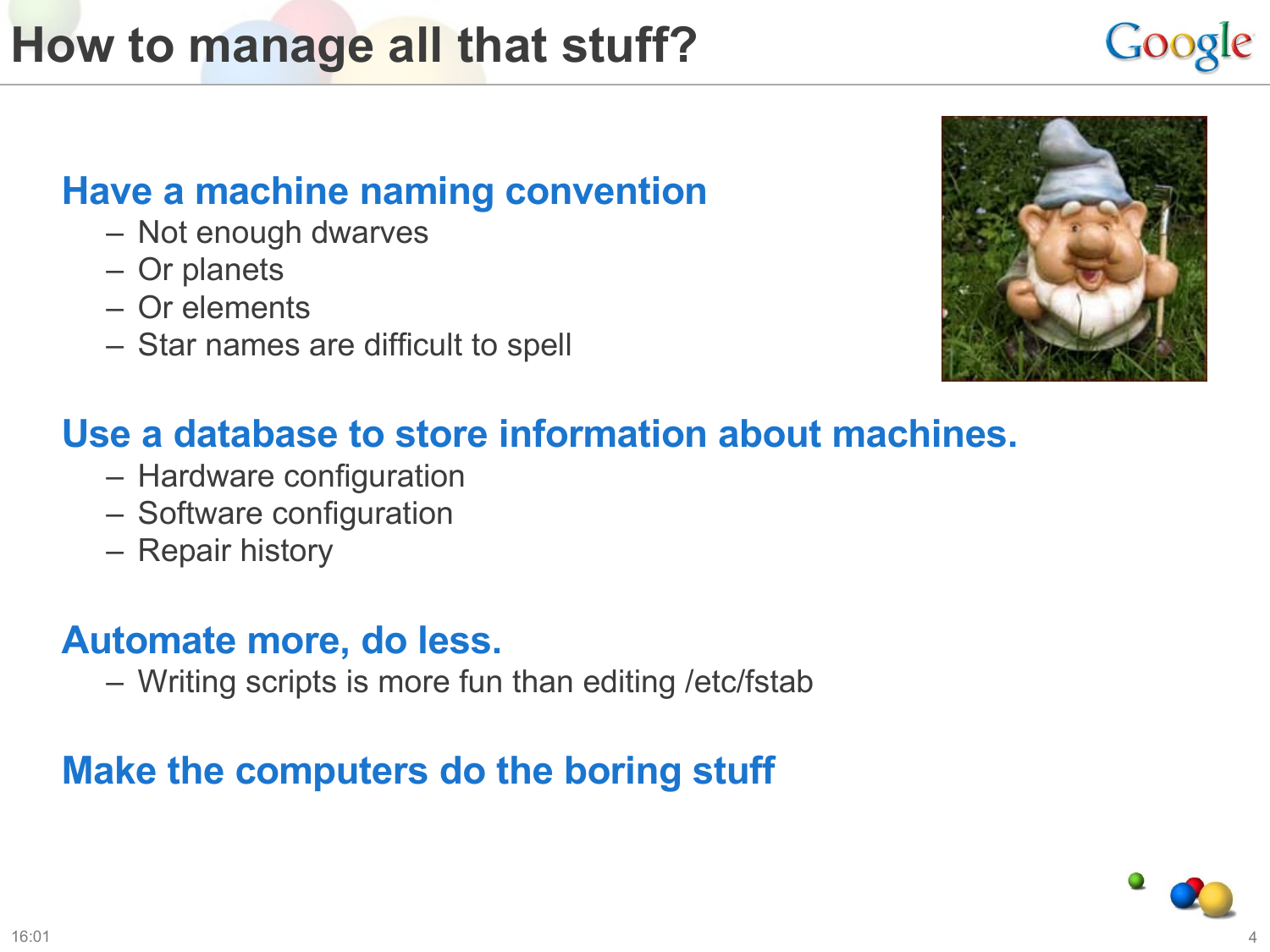#### **Monitor production systems**

– Alert when they fail

#### **Manage the machine database**

- Determine physical configuration programmatically
- Update the machine database following upgrades

#### **Detect hardware failures**

– Fan stopped, bad memory, disk died, ...

#### **Detect software failures**

– Server not running, wrong version, slow response, ...

## **Apply policy**

#### **Heat the office**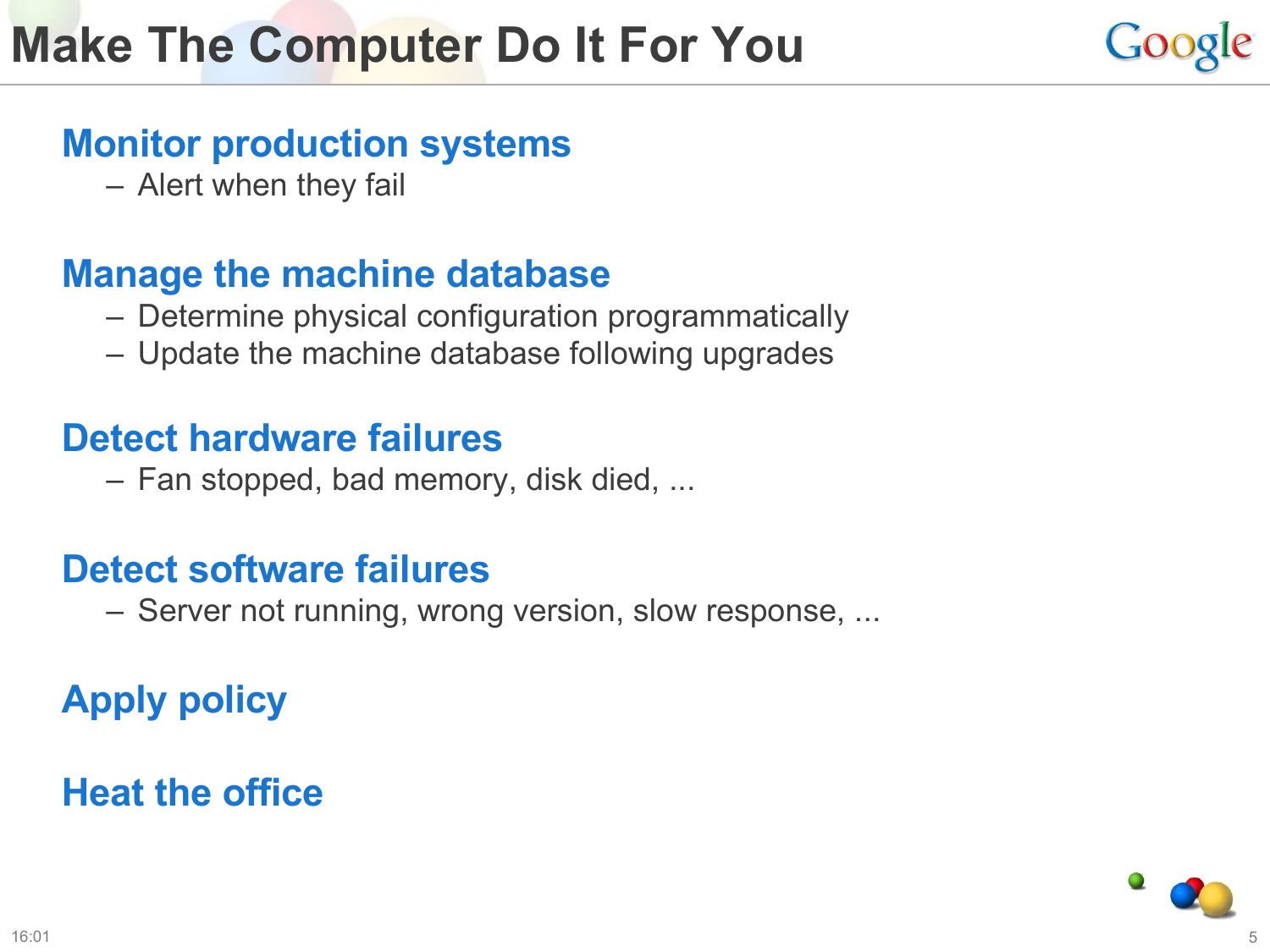# **But My Pager Keeps Going Off**

#### **Suppose you have 20,000 machines...**

- A number will probably go wrong every day
- Checking that many machines is too time consuming
- Automated fail-over is essential (at or above the level of each possible failure)

#### **Machines break all the time**

- Or they just look like they might be broken.
- Figuring out what's wrong is time-consuming, too.
- If we leave them out of service pending diagnosis, we will run out of replacements

#### **The machine database knows what the machine is for**

- Use the information to automate problem diagnosis
- Diagnosis? Only half the problem. Automate the repair too!

#### **... and so the pager falls silent.**

– More time for foosball

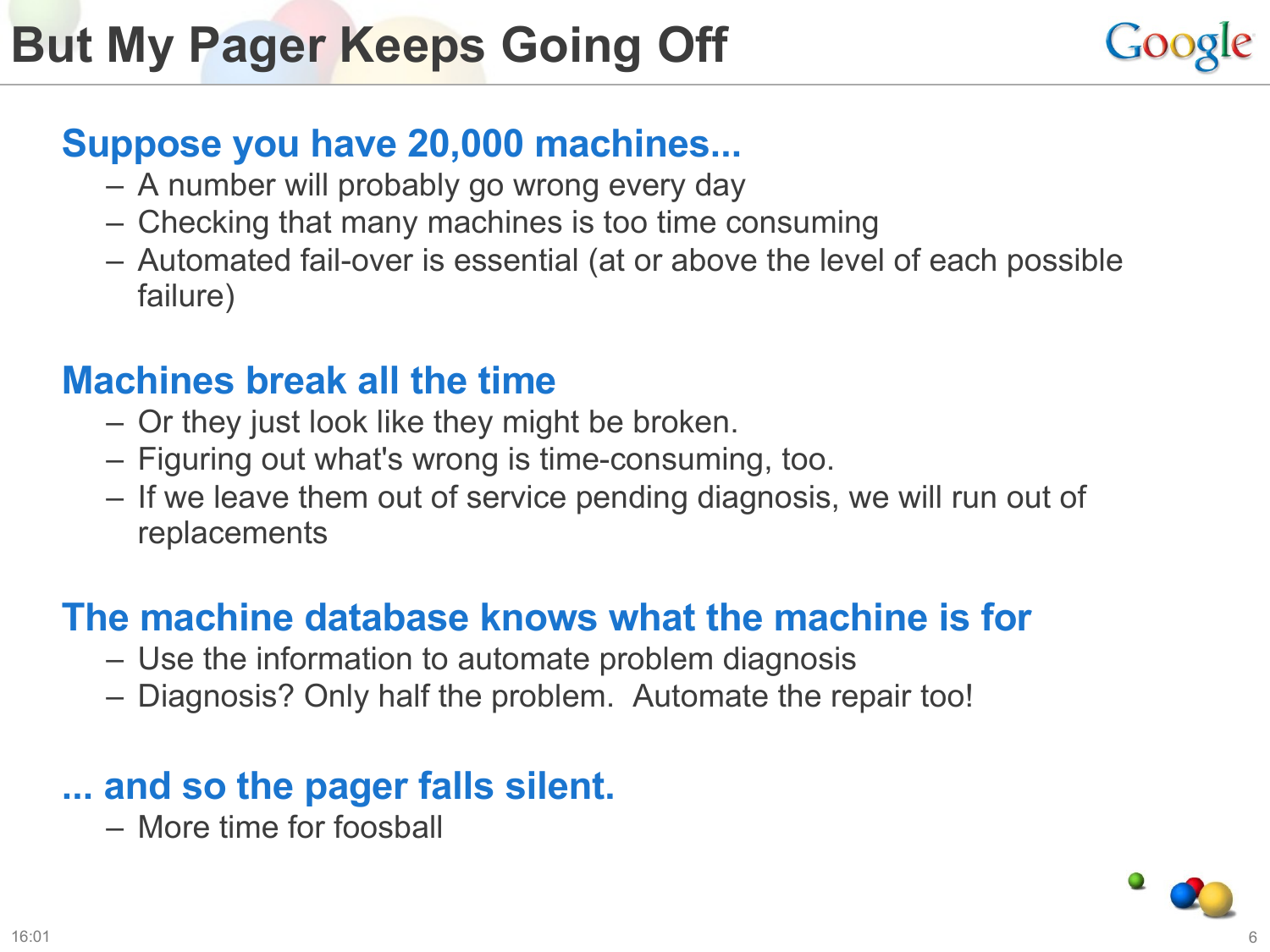# **My pager is silent, what do I do?**

#### **Wow, we're in Nirvana.**

- Manage lots of machines, lots of services
- Monitored automatically
- Automatic failover
- Mostly, fixed automatically

# **So, what are they paying us for again?**

- Capacity Planning
- Some problems the computer can't diagnose or can't fix
- Other things to work on
	- Product features
	- Performance engineering, infrastructure improvement
	- Product and feature launches
	- Guitar Hero
- Pick the task you enjoy least -- and automate it away
	- Now you can work on stuff that's more fun!

## **Aiming Higher**

– It's good, but could it be better?

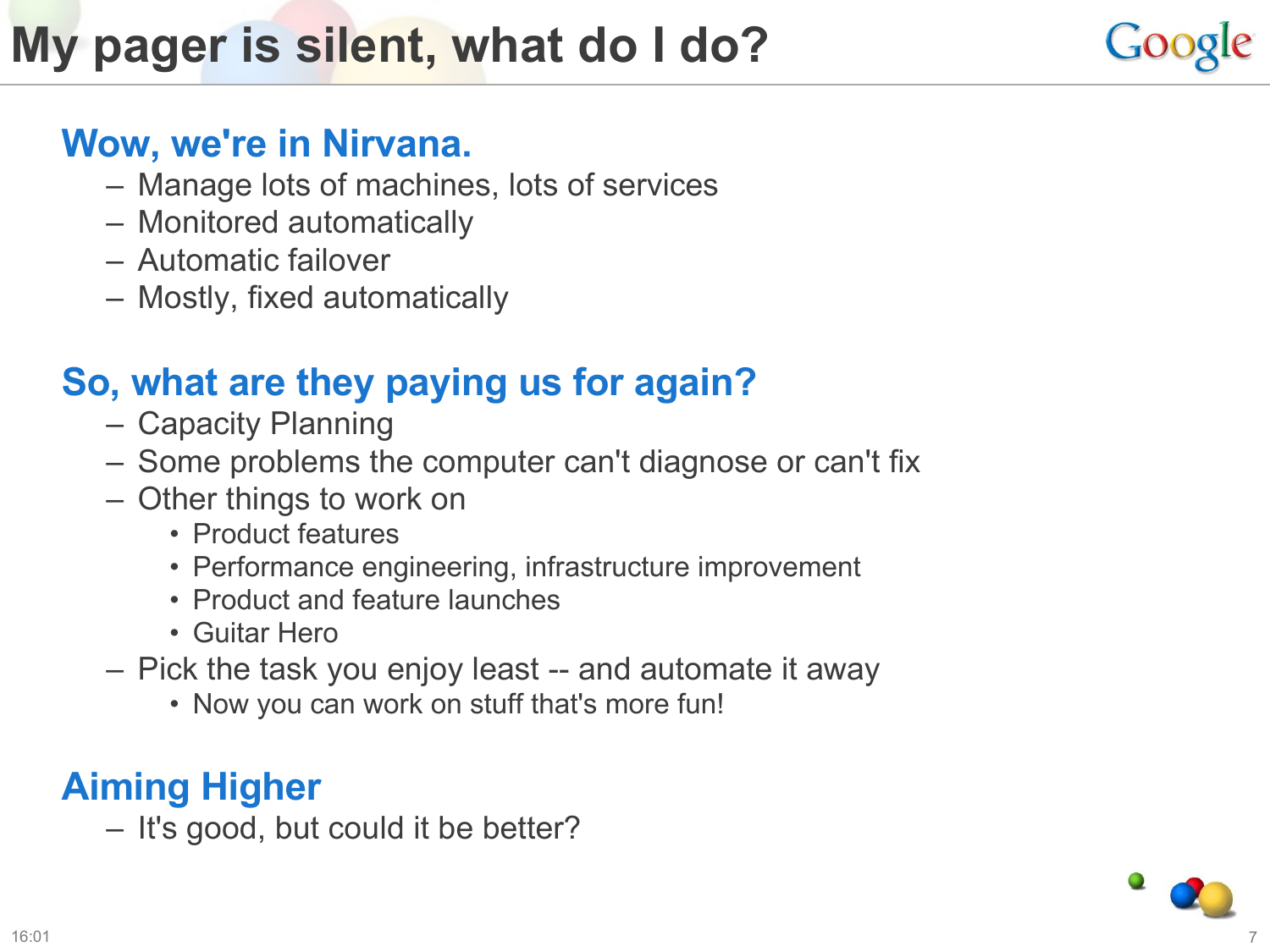# **Going Further**

# **What are the causes of faults?**

- Software bugs
- Out of date or incorrect configurations
- Landslides
- Disk failures, broken fans
- Assembly problems

– ...

#### **Now we're detecting hardware problems**

- Somebody still has to fix them though
- Some repairs are more urgent than others

# **A four-disk machine with a broken disk:**

- Still 75% working :)
- Repair would take 3 disks out of service
- Repair can probably wait
- There is probably an ideal repair threshold that...
	- Minimises effort spent on repair
	- Maximises the number of in-service disks

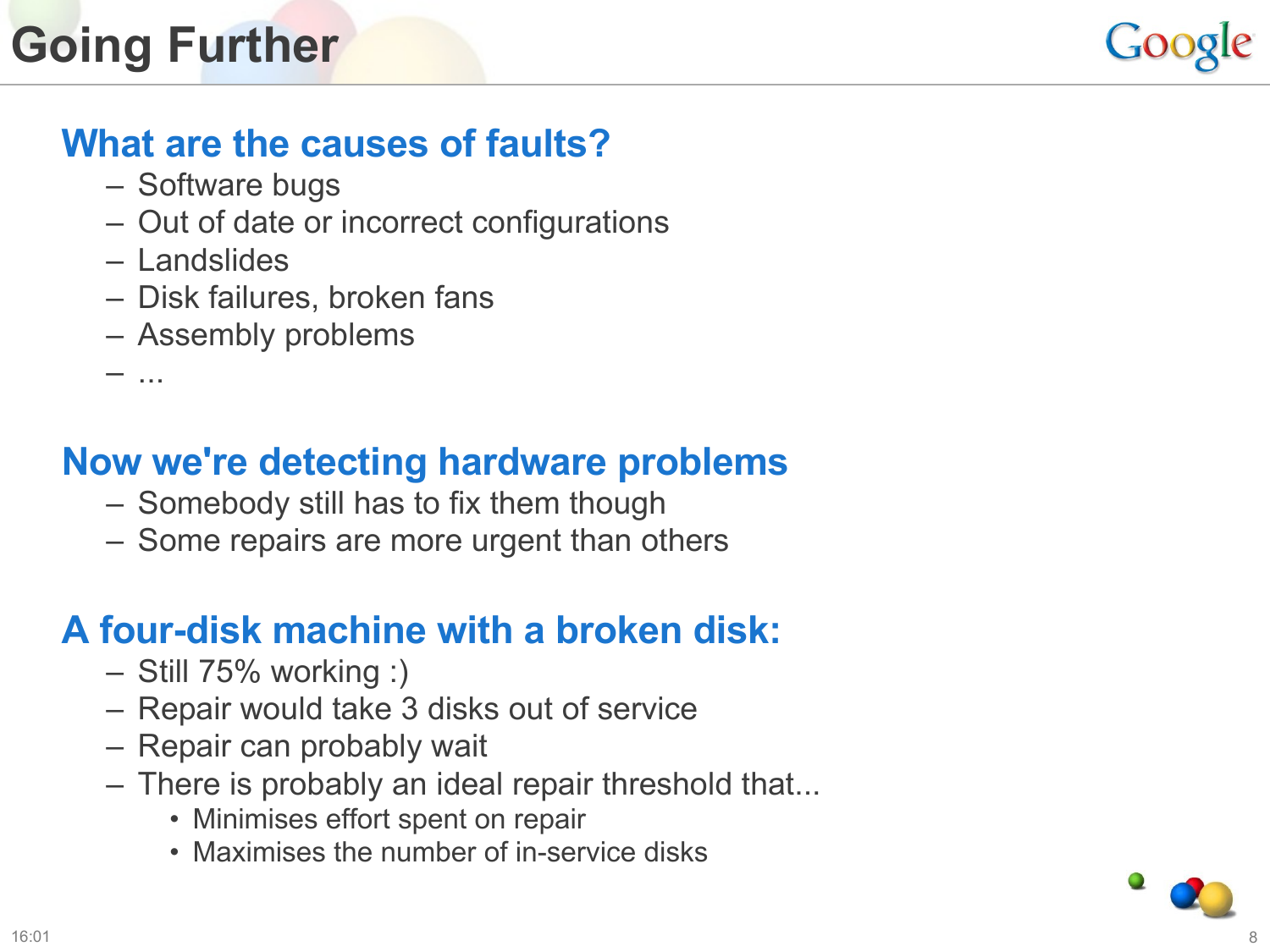# **Example: Powering disks off**

## **Machines stay in service with broken disks**

– Until we're ready to repair them

# **This causes a number of difficulties**

- Extra power usage
- Additional heat output
- Occasional bus resets affect responsiveness and maybe throughput

## **Powering the disks off will help**

- Reduce power usage and heat production
- No more bus resets
- Kernel support for this already exists

#### **Implementing the feature**

- Monitoring already exists (supporting repair process)
- Modify the monitor to power broken disks down too

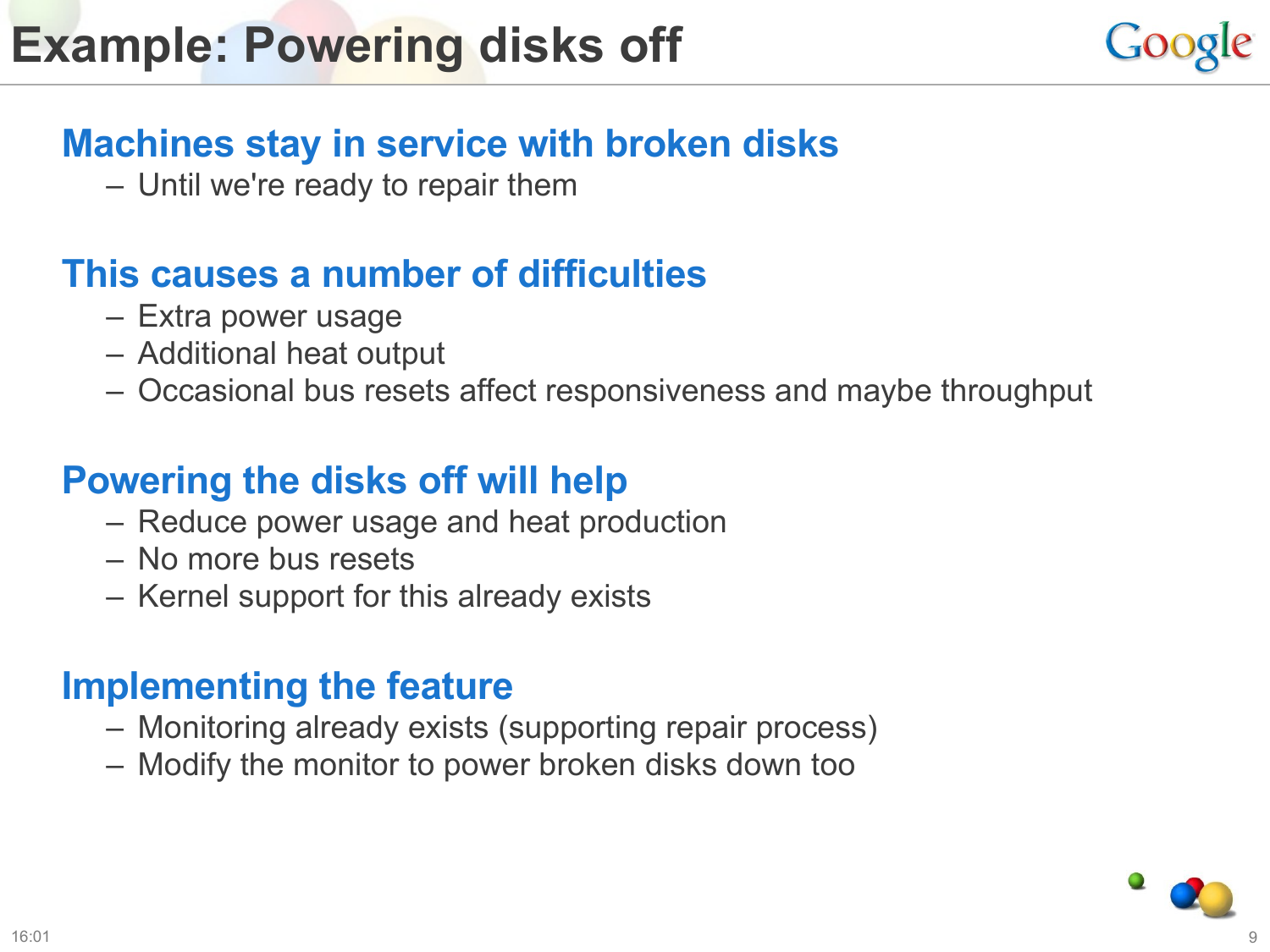# **Rolling the change out**

# **Test the change before deploying it**

– Obviously we need to do this

## **Testing and Deployment Plan**

- Test in development environment
- Test on a production test system
- Happy? Then...
- Test on a sample production rack
- Test on a volunteer data centre
- Test on some more data centres
- Full roll-out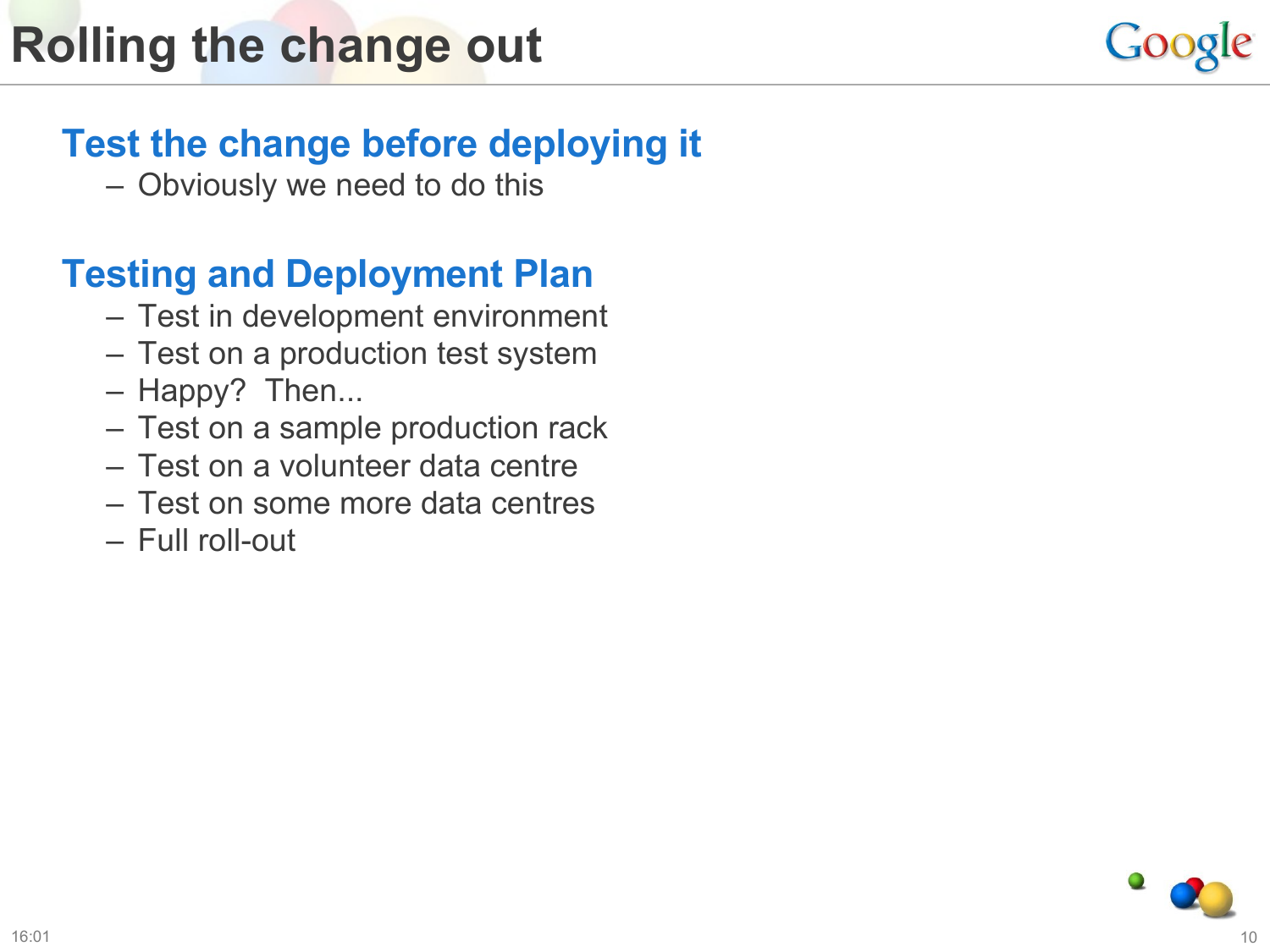# **It works...**



## **Monitoring the tool in operation**

- Failed disks get unmounted
- Disks are spun down
- Proven for N weeks in Y data centres
- So, all's well.

## **Roll it out to the rest of production**

- But not all systems have the same hardware
- Manufacturer X disk controllers not fitted in any of the canaries
- Requesting the spin-down of one disk actually spins them all down :(
- That's unexpected
- Kernel panic. Reboot.
- ... on over 50 machines
- ... and the kernel panic causes corrupted local filesystems
- ... which causes data to be under-replicated
- ... GFS pushes out further replicas

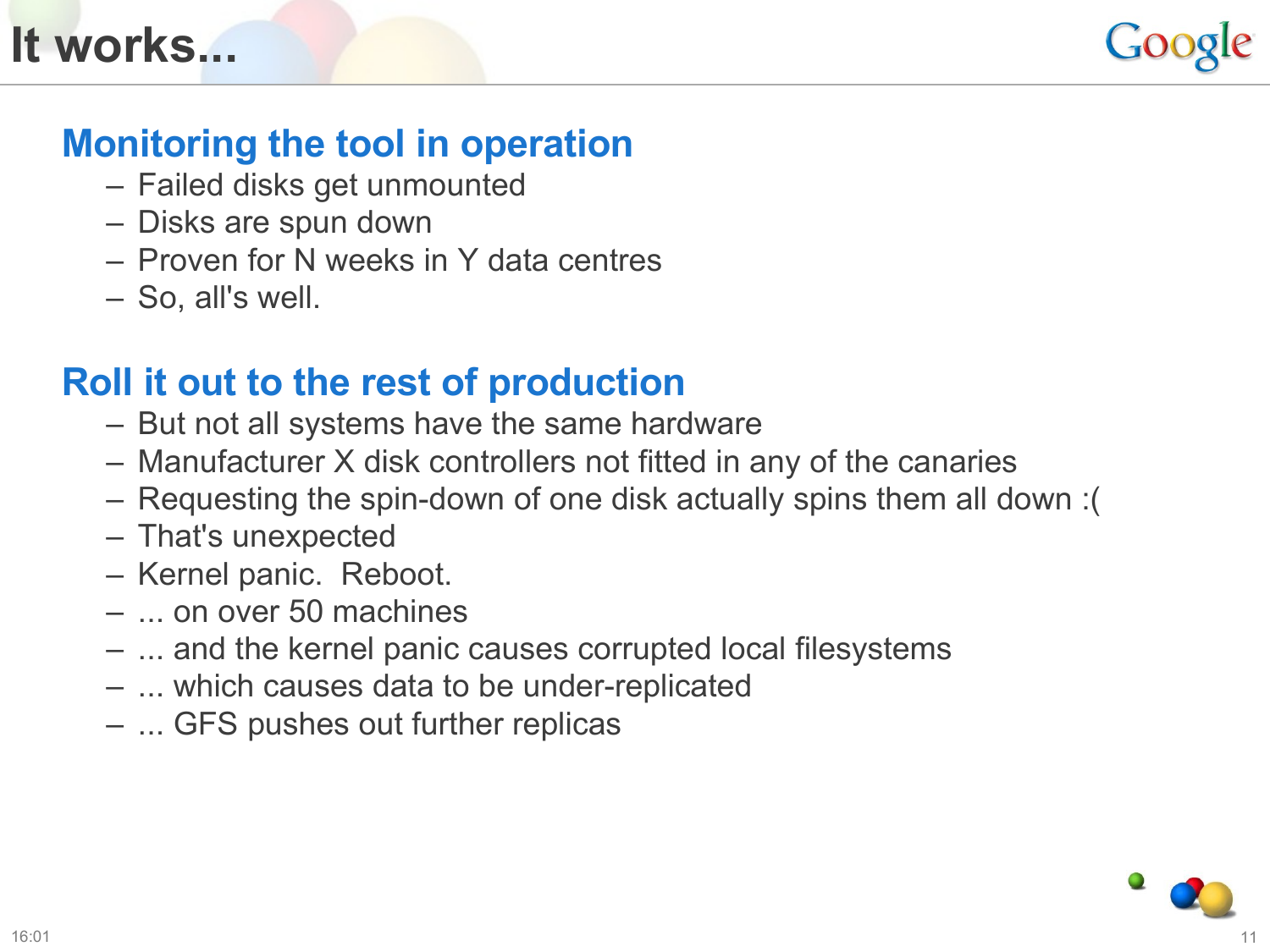# **Well, at least the problem is contained...**

#### **A few machines got rebooted**

– But GFS chunk replication ensures no data loss

#### **Investigating the problem**

- What had caused the reboots?
- Working on it...

### **Meanwhile, the corrupted disks are marked as bad**

- And spun down, pending repair
- ... causing another reboot ...

#### **Life goes on mostly as normal**

- Tools check machine configuration against the machine database
- Unfortunately, one tool checks system configuration against machine DB
- ... and makes the wrong call in this case, updating the machine database!
- These machines appear to have only N-1 disks
- Send them all to repair!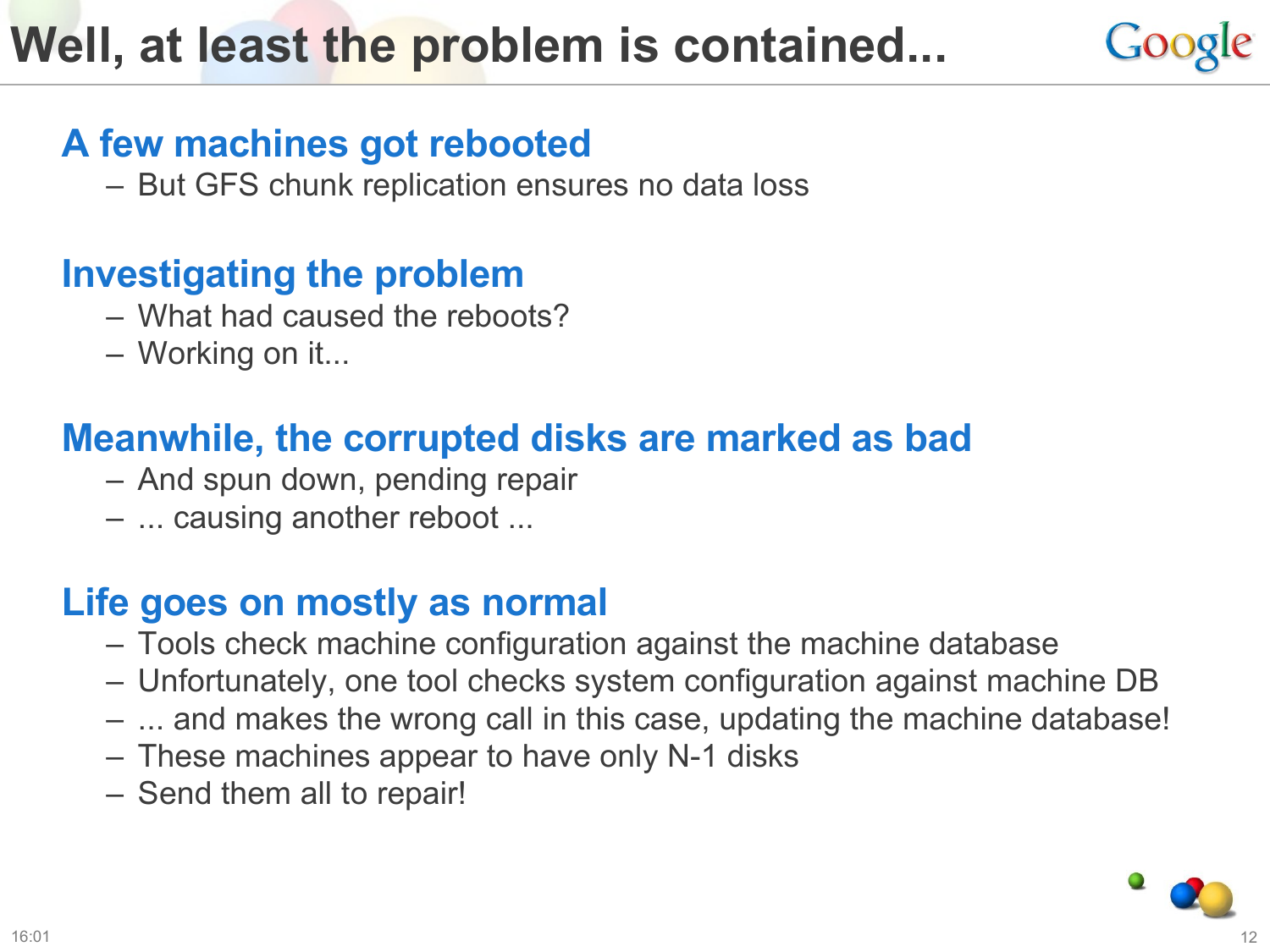# **Hang on, where did all the storage go?**

#### **Many machines sent to repair**

- The good disks in the in-repair machines are no longer available
- Free space in affected GFS cells falls
- Automated repair dispatch suspended when cells are nearly full
- So the repair capacity is taken up with machines which aren't broken...

#### **But at least the fix is simple**

- Roll back the spin-down change
- Don't try to spin down disks on Manufacturer X controllers

# **Er,** *fairly* **simple**

– Fix all the machine DB entries that had been "corrected" to show N-1 disks

#### **Making sure it won't happen again**

- Modify the test process for monitoring/repair systems
- Test on x% of machines at a time, across the fleet
- Not just a selected data centre!
- Increase x over time
- Hence detect problems before they do serious damage

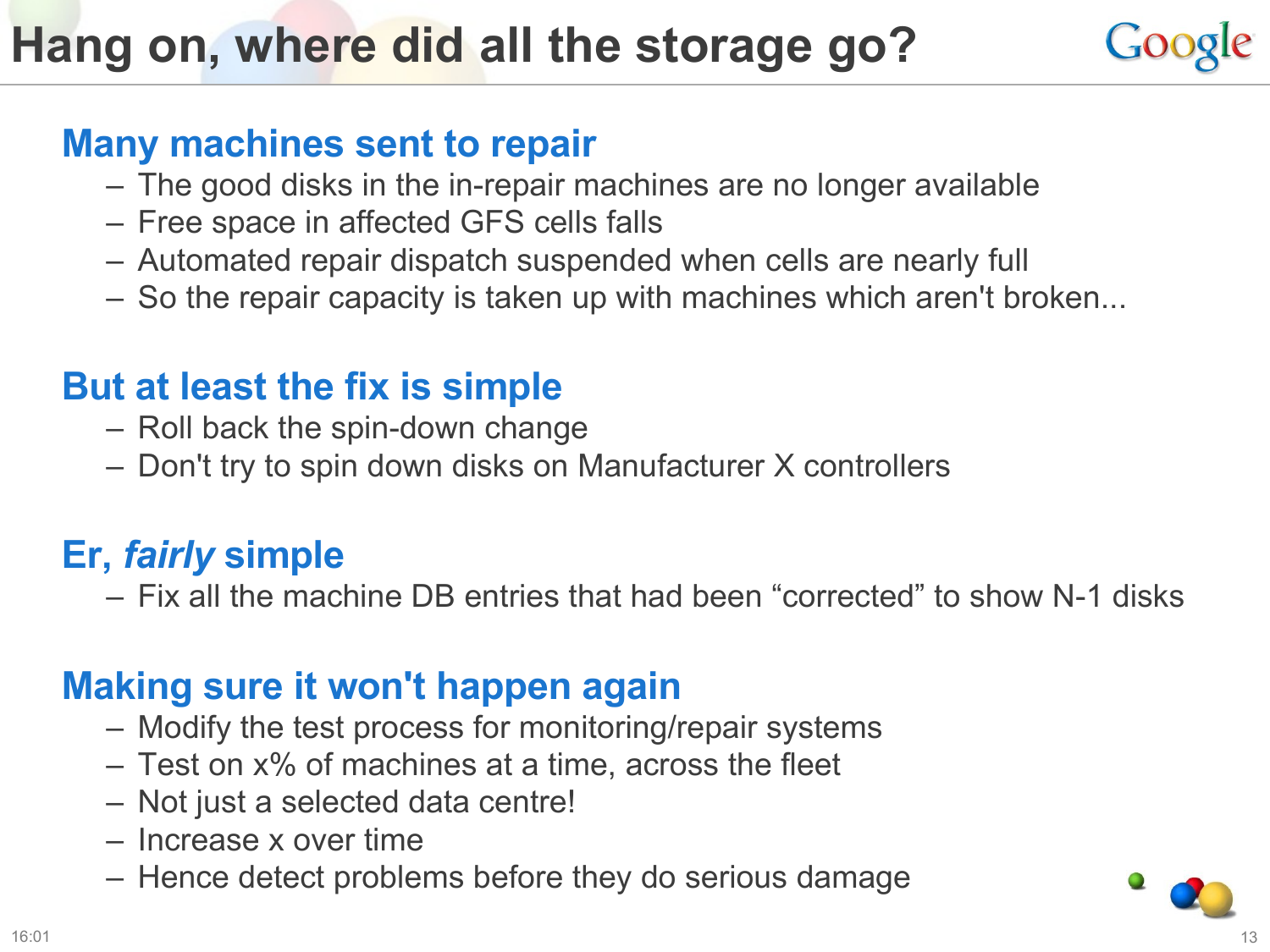# **Example: Protecting data with checksums**

### **Large data volumes**

- Pushed over the network
- Replicated via GFS
- Stored on disk

### **Component specs tell us that bit error rates are nonzero**

- At these data volumes, *expect* some corruption
- So, use checksums to detect this situation
- Checksums *don't protect* data, they tell you it's *already* broken
- Ensure that there is a way of recovering from the problem (i.e. have several copies of the data)

#### **Checksums**

- IP and TCP already have checksums
- Ethernet does too
- Store checksums on-disk for GFS data
	- GFS is high-bandwidth, use an algorithm which protects data at low CPU overhead
- Various options for data in memory

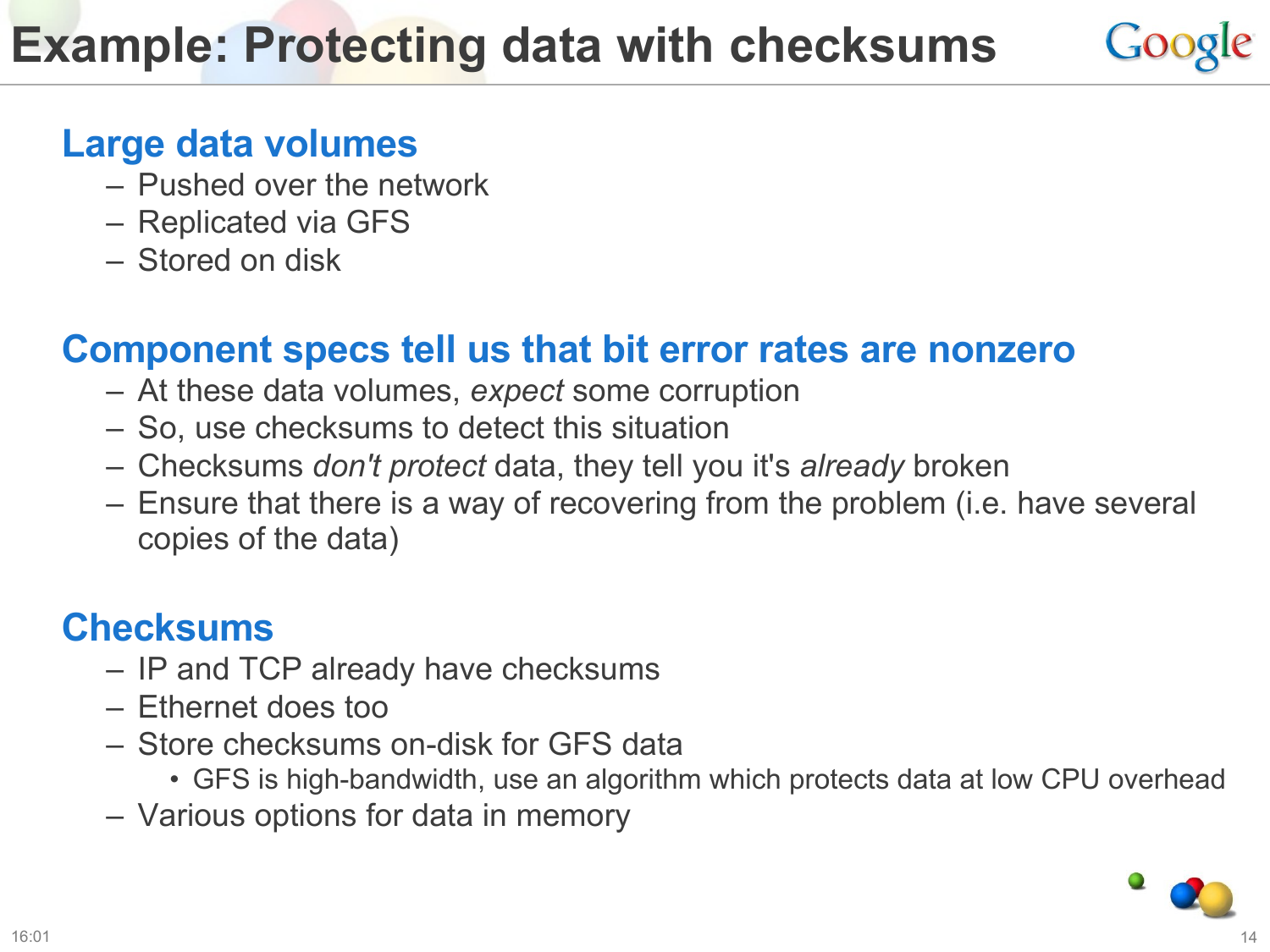# **Defence In Depth**



#### **The implementation is important**

- IP checksum protects only the header
- TCP checksums are only 16 bits
- If Ethernet frames are modified as they pass through a device, the CRC is recomputed
	- What about the possibility of data corruption while in the network device?

# **Use checksums at the application level**

- Provides end-to-end protection
- No longer relying on the network to protect in-transit data
- Pick a checksum algorithm which is fast enough that high-throughput applications don't grind the CPU if they're just doing I/O

# **What to do for checksum failure?**

- Could just discard the data viable only for some situations
- If a GFS client receives data from a chunk server with an invalid checksum
	- The problem could be in the client, the server, or the network
	- Try again, try another chunkserver
	- Report the problem to a central point (aggregate to diagnose systematic problems)

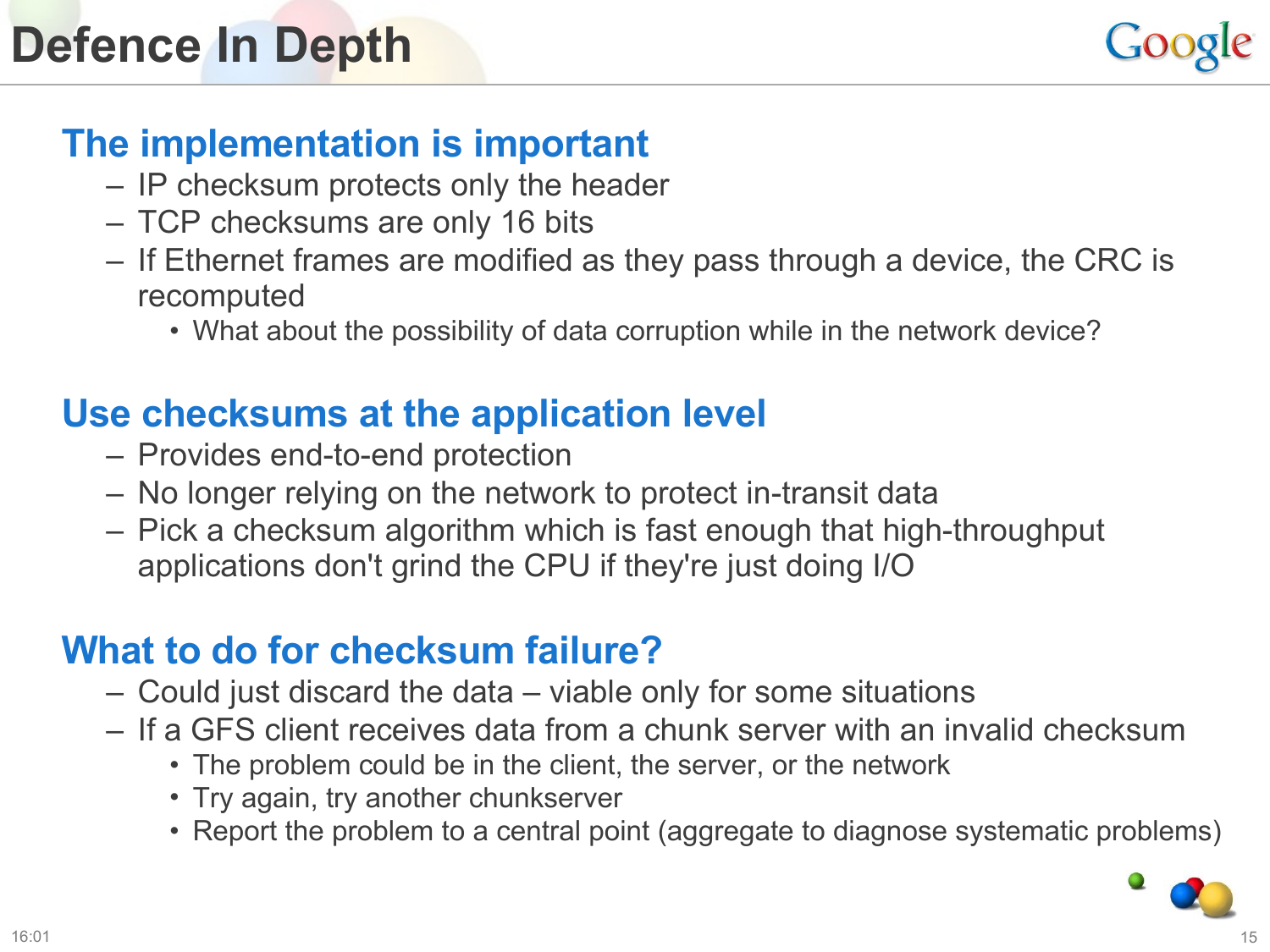

### **Processes start dying in one data centre**

- Application is reporting fatal data verification errors
- GFS data checksum mismatch
- Checking the GFS files manually shows the application is right
- Huge numbers of GFS checksum errors reported in this cell in a two-hour period
- Correlate the data
- The chunk servers affected are pretty much all in the same rack
- Take the whole rack out of operation

## **Analyse the nature of the corruption**

- Compare different replicas of the data
- Bit flips
- Testing with scp shows that they are caused by a broken switch
- Dense enough to fool the TCP checksum
- In fact, they are double-bit flips!
- The checksum algorithm in use (Adler32) turns out to be ineffective in protecting us from these (see also RFC 3309)
- Despite the 2x performance difference, better to use CRC than Adler32

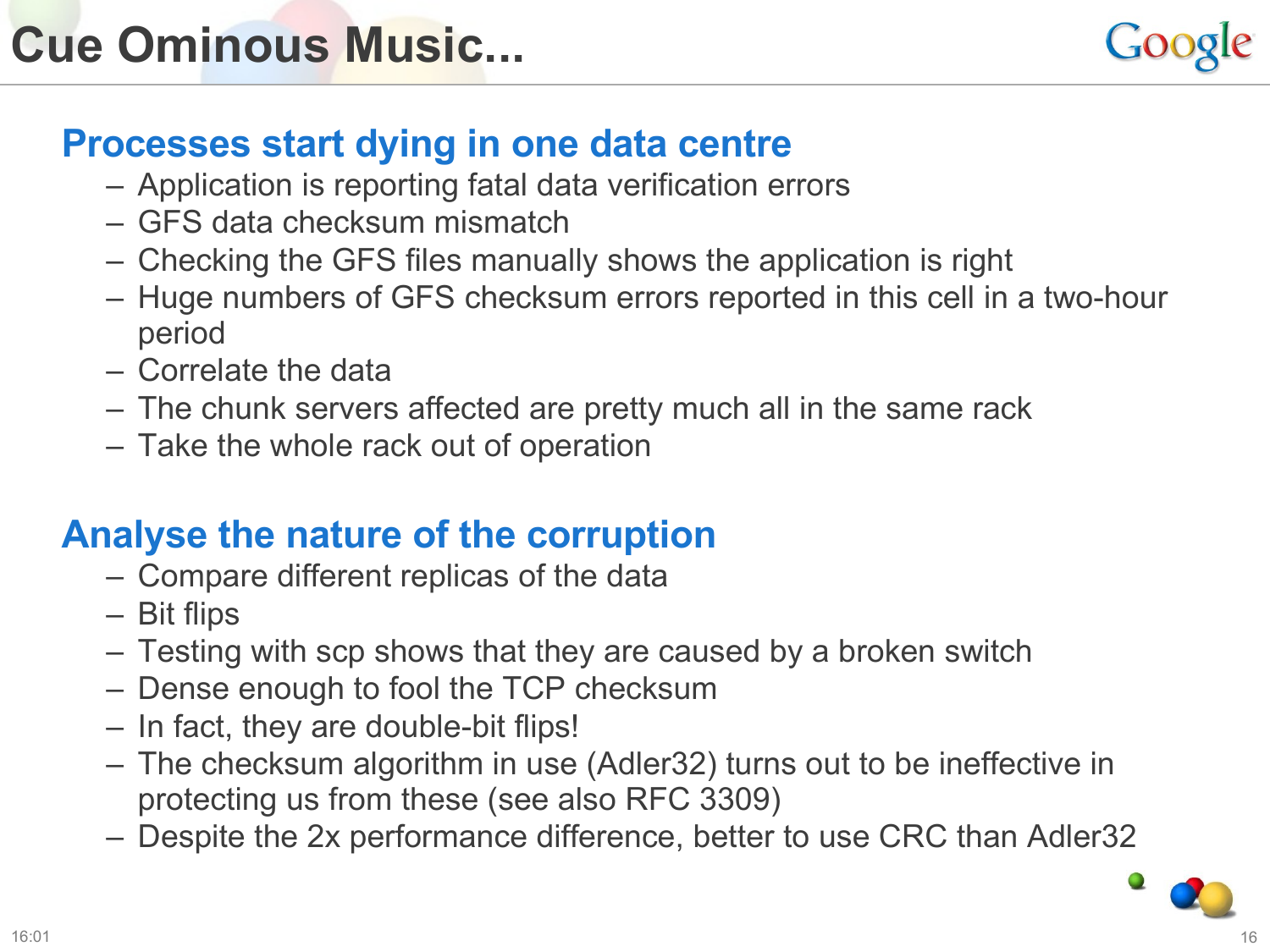



## **Both problems caused by undesirable interactions**

- Both of our example problems feature interactions between hardware and software design
- Often, the problems that bite most painfully are the ones involving complex interactions

## **Why?**

- Because problems which don't involve complex multi-component interactions are much easier to find during design reviews, during testing, and so on
- Because these scenarios are hard to reproduce
	- For example, how often does pre-production testing happen on known-broken hardware?

# **Lessons Learned**

- Devise testing strategies that cut across every type of variability
- Automation saves a lot of manual effort, but it's a bigger hammer
	- It hurts more when you whack your thumb with it
- Redundancy prevented data loss and end-user impact in each case
	- Redundancy and transparent fail-over at (or above) every level is essential

# **And lastly...**

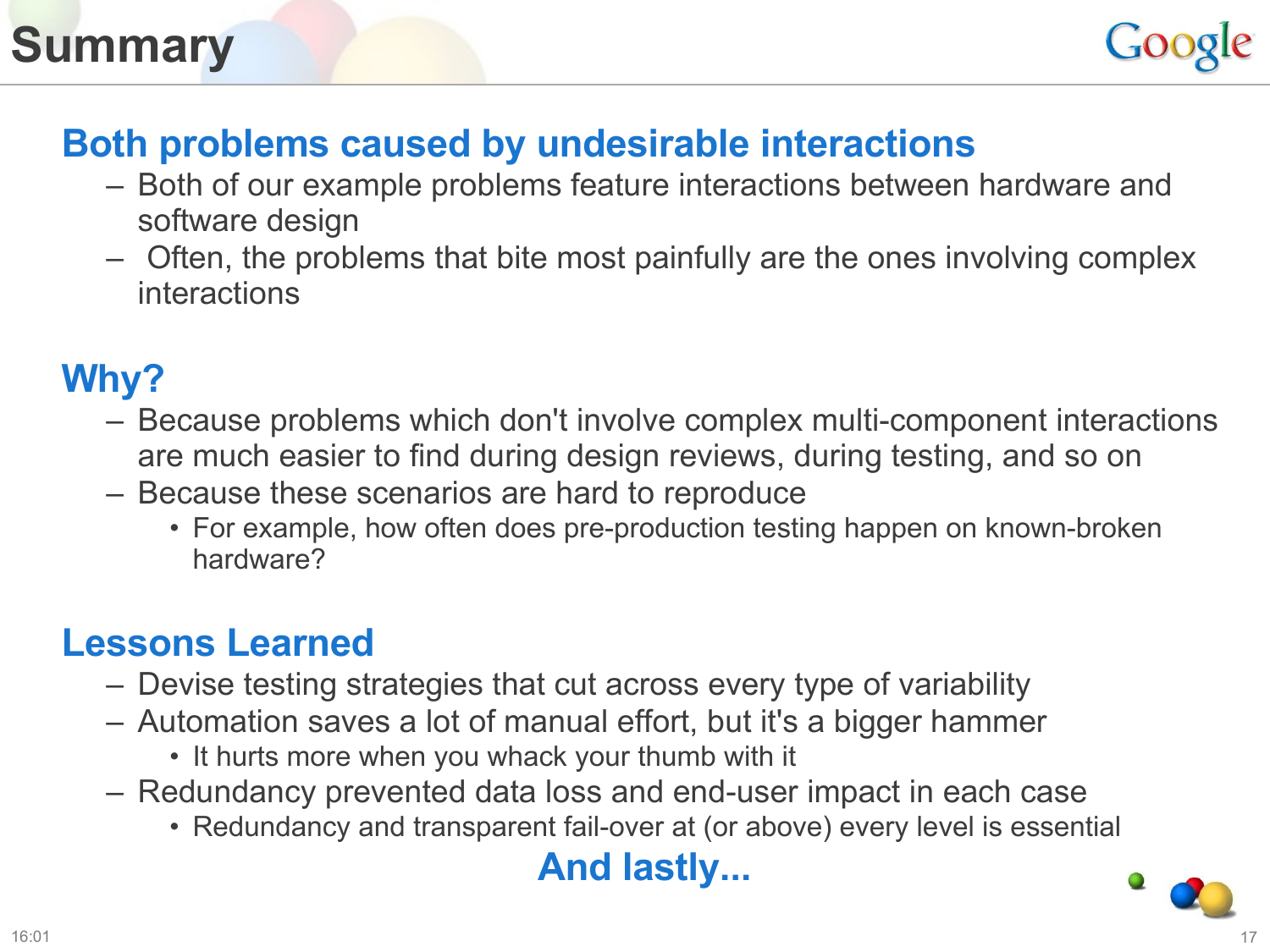